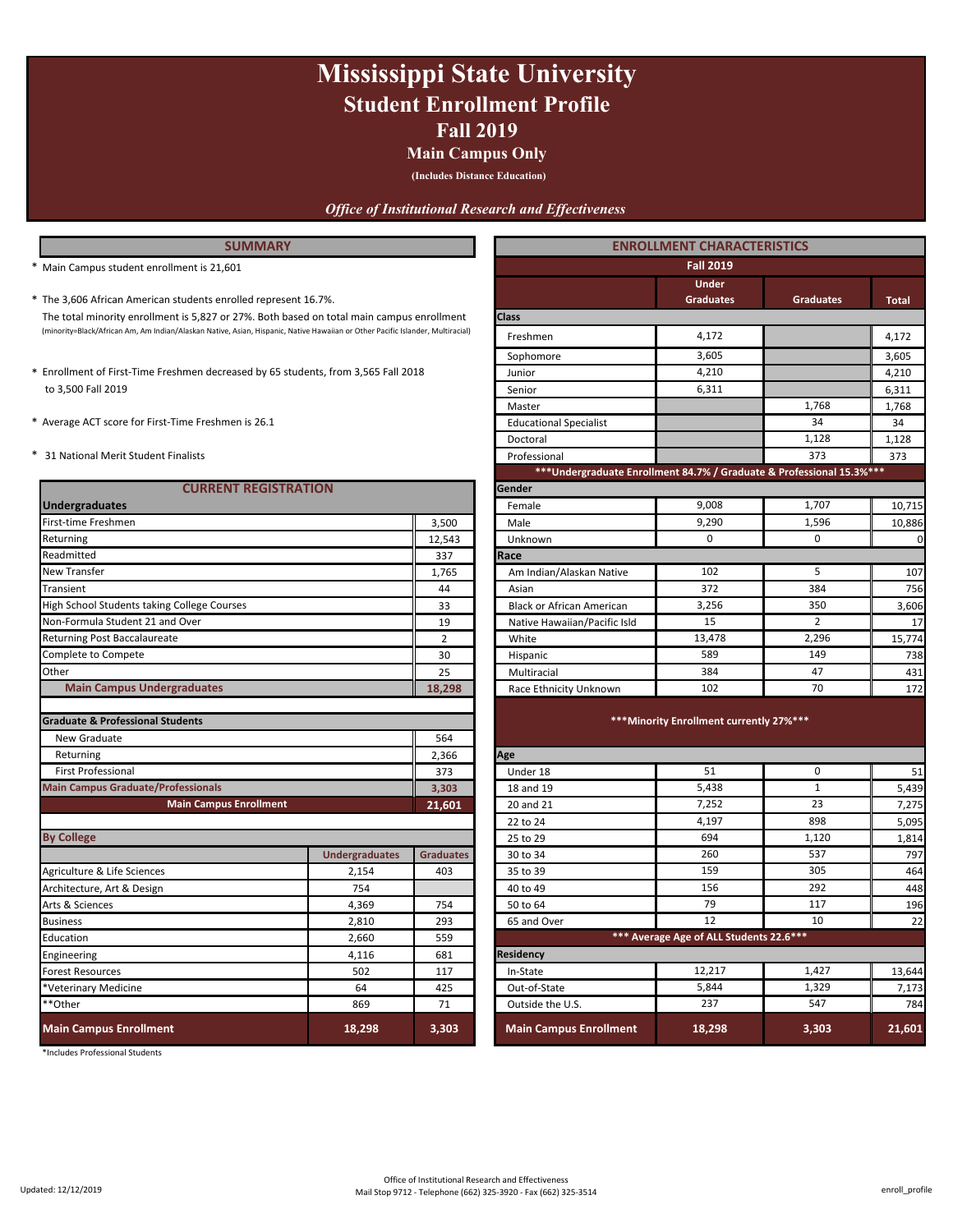| <b>ENROLLMENT TRENDS</b>                |                                                             |           |     | <b>COMMUNITY COLLEGES</b>                                                                                                 |
|-----------------------------------------|-------------------------------------------------------------|-----------|-----|---------------------------------------------------------------------------------------------------------------------------|
|                                         | * Mississippi Counties with the highest student enrollment: |           |     |                                                                                                                           |
| Madison                                 | 1.126                                                       | DeSoto    | 895 | * Total of 1,916 new transfer students enrolled for Fall 2019<br>1,298 were from Mississippi Community Colleges, compared |
| Oktibbeha                               | 1.087                                                       | Hinds     | 764 | semester.                                                                                                                 |
| Rankin                                  | 1.001                                                       | Harrison  | 649 |                                                                                                                           |
|                                         |                                                             |           |     | <b>NEW TRANSFERS</b>                                                                                                      |
| * Students enrolled in adjacent states: |                                                             |           |     | <b>From Mississippi Community Colleges</b>                                                                                |
|                                         |                                                             |           |     | Coahoma Community College                                                                                                 |
| Alabama                                 | 1.578                                                       | Louisiana | 379 | Copiah-Lincoln Community College                                                                                          |
| Tennessee                               | 1.458                                                       | Arkansas  | 229 | <b>East Central Community College</b>                                                                                     |

#### Nepal 123 Bangladesh 41 Bangladesh **\* Currently, students are enrolled from 86 countries. The following have the largest enrollment:**

| <b>NEDAI</b> | ⊥∠⊃ | <b>Daligiauesii</b> | 41 |
|--------------|-----|---------------------|----|
| India        | 88  | Morocco             | 37 |
| China        | 86  | Iran                | 36 |

|            | <b>MAIN CAMPUS ENROLLMENT</b> |                                         |              | Northwest Mississippi Community College                                          |                            | 89   |     |
|------------|-------------------------------|-----------------------------------------|--------------|----------------------------------------------------------------------------------|----------------------------|------|-----|
|            | <b>Fall Semesters</b>         |                                         |              | Pearl River Community College                                                    |                            |      | 50  |
| Graduates/ |                               | Southwest Mississippi Community College |              | 31                                                                               |                            |      |     |
| Year       | <b>Undergraduates</b>         | Professional                            | <b>Total</b> |                                                                                  |                            |      |     |
| 2007       | 12,660                        | 3,578                                   | 16,238       |                                                                                  |                            |      |     |
| 2008       | 13,490                        | 3,637                                   | 17,127       |                                                                                  |                            |      |     |
| 2009       | 14,135                        | 3,857                                   | 17,992       | <b>ACT INFORMATION</b>                                                           |                            |      |     |
| 2010       | 15,073                        | 3,962                                   | 19,035       | * First-time freshmen enrollment decreased from 3,565 for Fall 2018 to 3,500 for |                            |      |     |
| 2011       | 15,845                        | 3,985                                   | 19,830       | Fall 2019. The average ACT score of first-time freshmen is 26.1.                 |                            |      |     |
| 2012       | 15,944                        | 3,866                                   | 19,810       |                                                                                  |                            |      |     |
| 2013       | 15,996                        | 3,643                                   | 19,639       |                                                                                  |                            |      |     |
| 2014       | 16,128                        | 3,507                                   | 19,635       |                                                                                  | <b>ACT COMPOSITE SCORE</b> |      |     |
| 2015       | 17,053                        | 3,376                                   | 20,429       | <b>Category</b>                                                                  | Average                    | High | Low |
| 2016       | 17,687                        | 3,440                                   | 21,127       | <b>Total First-time Freshmen</b>                                                 | 26.1                       | 36   | 14  |
| 2017       | 17,859                        | 3,494                                   | 21,353       | <b>First-time Males</b>                                                          | 26.6                       | 36   | 14  |
| 2018       | 17,974                        | 3,354                                   | 21,328       | <b>First-time Females</b>                                                        | 25.6                       | 36   | 15  |
| 2019       | 18,298                        | 3,303                                   | 21,601       |                                                                                  |                            |      |     |
|            |                               |                                         |              |                                                                                  |                            |      |     |

|                        | Fall  | Fall  | Fall  | Fall  | Fall  | Fall  |
|------------------------|-------|-------|-------|-------|-------|-------|
|                        | 2019  | 2018  | 2017  | 2016  | 2015  | 2014  |
|                        | %     | %     | %     | %     | %     | %     |
| Am Ind/Alaskan Native  | 0.50  | 0.47  | 0.44  | 0.36  | 0.44  | 0.44  |
| Asian                  | 3.50  | 3.58  | 3.37  | 1.34  | 1.30  | 1.34  |
| Black/African Am       | 16.69 | 17.89 | 18.61 | 18.19 | 18.99 | 18.83 |
| Native Hawaiian/Pac Is | 0.08  | 0.08  | 0.09  | 0.08  | 0.07  | 0.09  |
| White                  | 73.02 | 72.06 | 71.68 | 70.93 | 70.90 | 70.89 |
| Hispanic               | 3.42  | 3.29  | 3.06  | 2.75  | 2.46  | 2.28  |
| Multiracial            | 2.00  | 1.83  | 1.75  | 1.56  | 1.44  | 1.36  |
| Non-Resident Alien     | $***$ | $***$ | $* *$ | 3.68  | 3.78  | 3.97  |
| Race/Ethnic Unknown    | 0.80  | 0.79  | 1.01  | 0.40  | 0.61  | 0.80  |

\*\* Per IHL, we no longer report Non-Resident as a race group

\* The highest undergraduate program enrollment is in Kinesiology (KINE) with 1,171 students, followed by Biological Sciences (BIO) with 994 students.

- \* The professional student enrollment in Veterinary Medicine (DVM) is 373
- \* Undeclared, undergraduate enrollment (UND) is 774
- \* Unclassified, graduate enrollment (UNC) is 71

#### **COMMUNITY COLLEGES**

\* Total of 1,916 new transfer students enrolled for Fall 2019 semester. Of those, 1,298 were from Mississippi Community Colleges, compared to 1,440 for Fall 2018 Hinds 5. The semester of the semester.

|                       |                                              |     | <b>NEW TRANSFERS</b>                       |     |  |
|-----------------------|----------------------------------------------|-----|--------------------------------------------|-----|--|
|                       |                                              |     | <b>From Mississippi Community Colleges</b> |     |  |
|                       |                                              |     | Coahoma Community College                  | 7   |  |
|                       | Louisiana                                    | 379 | Copiah-Lincoln Community College           | 46  |  |
|                       | Arkansas                                     | 229 | <b>East Central Community College</b>      | 92  |  |
|                       |                                              |     | East Mississippi Community College         | 154 |  |
|                       | 86 countries. The following have the largest |     | <b>Hinds Community College</b>             | 100 |  |
|                       |                                              |     | <b>Holmes Community College</b>            | 153 |  |
|                       | Bangladesh                                   | 41  | Itawamba Community College                 | 209 |  |
|                       | Morocco                                      | 37  | Jones County Junior College                | 88  |  |
|                       | Iran                                         | 36  | <b>Meridian Community College</b>          | 45  |  |
|                       |                                              |     | Mississippi Delta Community College        | 18  |  |
|                       |                                              |     | Mississippi Gulf Coast Community College   | 115 |  |
|                       |                                              |     | Northeast Mississippi Community College    | 101 |  |
|                       | <b>AMPUS ENROLLMENT</b>                      |     | Northwest Mississippi Community College    | 89  |  |
| <b>Fall Semesters</b> |                                              |     | Pearl River Community College              | 50  |  |
|                       | Graduates/                                   |     | Southwest Mississippi Community College    | 31  |  |
|                       |                                              |     |                                            |     |  |

### **ACT INFORMATION**

| <b>ACT COMPOSITE SCORE</b>       |         |      |     |  |  |  |
|----------------------------------|---------|------|-----|--|--|--|
| <b>ICategory</b>                 | Average | High | Low |  |  |  |
| <b>Total First-time Freshmen</b> | 26.1    | 36   | 14  |  |  |  |
| <b>First-time Males</b>          | 26.6    | 36   |     |  |  |  |
| <b>First-time Females</b>        | 25.6    | 36   |     |  |  |  |

| <b>Average Score by Section</b>   |      |
|-----------------------------------|------|
| English                           | 26.9 |
| <b>Mathematics</b>                | 24.4 |
| Reading                           | 27.3 |
| <b>Natural Science</b>            | 25.6 |
|                                   |      |
| <b>Average Score by Race</b>      |      |
| Am Indian/Alaskan Native          | 22.5 |
| Asian                             | 26.2 |
| <b>Black or African American</b>  | 21.9 |
| Native Hawaiian/Pac Is            | 25.5 |
| White                             | 27.1 |
| Hispanic                          | 25.5 |
| Multiracial                       | 26.1 |
| Race/Ethnic Unknown               | 25.5 |
|                                   |      |
| <b>Average Score by Residency</b> |      |
| In-State                          | 25.6 |
| Out-of-State                      | 26.8 |
| Outside the U.S.                  | 24.5 |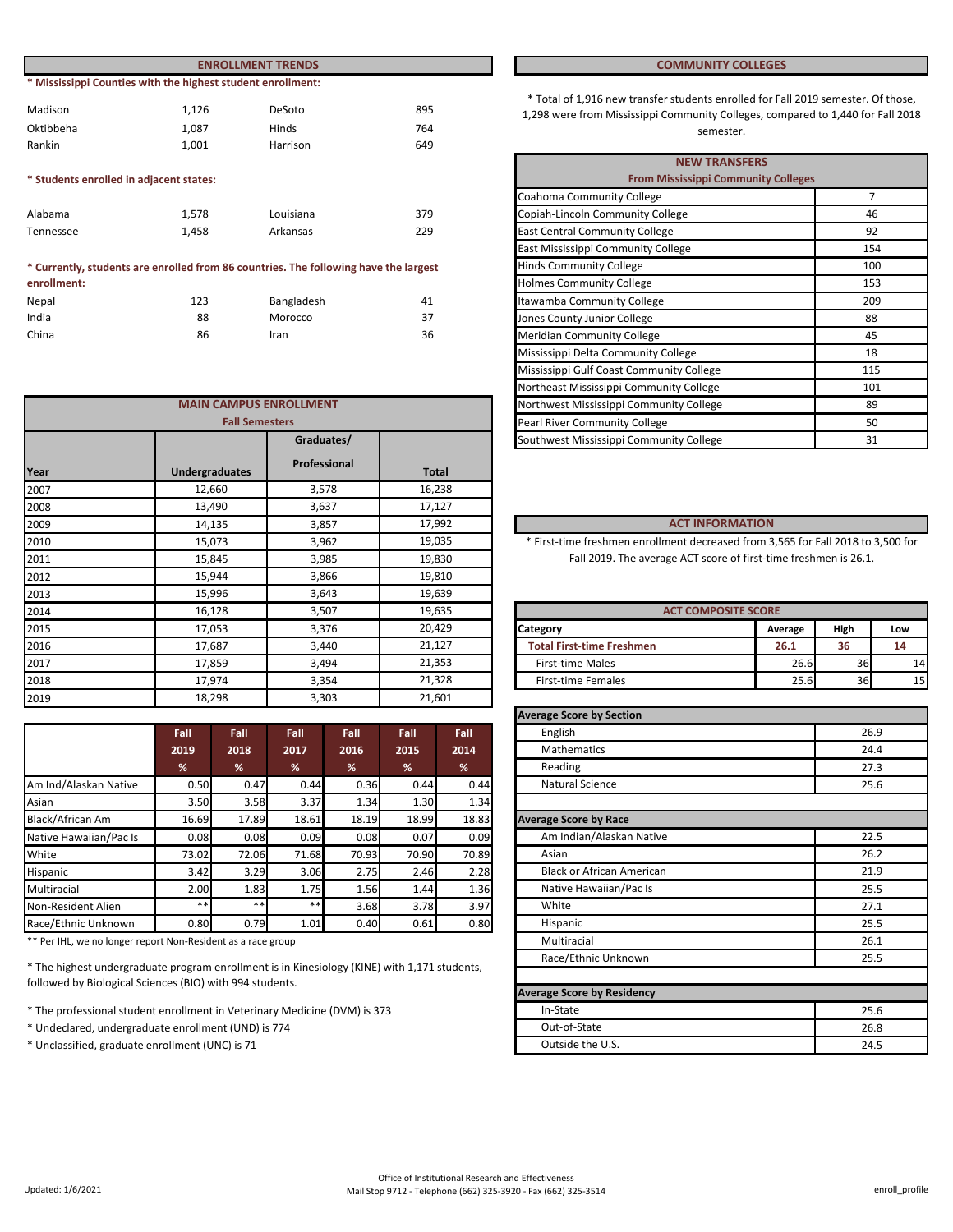# **Enrollment by College by Major Main Campus Only**

**(includes Distance Education)**

## **Fall 2019**

| <b>College/School</b>                                   | <b>Major Code</b> | <b>Major</b>                              | <b>Undergraduate</b> | <b>Graduate</b> | <b>Total</b>   |
|---------------------------------------------------------|-------------------|-------------------------------------------|----------------------|-----------------|----------------|
| <b>Agriculture &amp; Life Sciences</b>                  |                   |                                           |                      |                 |                |
|                                                         | ADS               | Animal & Dairy Science                    | 418                  |                 | 418            |
|                                                         | AEE               | Ag Extension Education                    |                      | 25              | 25             |
|                                                         | AELC              | Ag Educ, Leadership & Comm                | 63                   |                 | 63             |
|                                                         | AETB              | Agri Engineering Technology & Business    | 119                  |                 | 119            |
|                                                         | AGB               | Agribusiness                              | 157                  |                 | 157            |
|                                                         | AGBM              | Agribusiness Management                   |                      | 15              | 15             |
|                                                         | <b>AGN</b>        | Agronomy                                  | 108                  |                 | 108            |
|                                                         | AGR               | Agriculture                               |                      | 46              | 46             |
|                                                         | <b>AGRI</b>       | Agriculture                               |                      | 5               | 5              |
|                                                         | AGS               | <b>Agricultural Science</b>               | 78                   | 49              | 127            |
|                                                         | AIS               | <b>Agricultural Information Sciences</b>  | $\mathbf{1}$         |                 | $\mathbf{1}$   |
|                                                         | <b>ALSC</b>       | <b>Agricultural Life Sciences</b>         |                      | 23              | 23             |
|                                                         | <b>BCH</b>        | Biochemistry                              | 505                  |                 | 505            |
|                                                         | <b>CULY</b>       | Culinology                                | 18                   |                 | 18             |
|                                                         | EEM               | Environmental Economics & Mgt             | 13                   |                 | 13             |
|                                                         | EI.               | Early Intervention                        |                      | $\overline{7}$  | $\overline{7}$ |
|                                                         | <b>ESAS</b>       | Environmental Sci in Ag System            | $\overline{7}$       |                 | $\overline{7}$ |
|                                                         | <b>FDM</b>        | Fashion Design & Merchandising            | 147                  | 6               | 153            |
|                                                         | <b>FSNH</b>       | Food Science, Nutrition, Health Promotion | 143                  |                 | 143            |
|                                                         | <b>HDFS</b>       | Human Development & Family Sci            | 161                  | 27              | 188            |
|                                                         | HO                | Horticulture                              | 45                   |                 | 45             |
|                                                         | <b>HS</b>         | <b>Human Sciences</b>                     | $\mathbf{1}$         |                 | $\mathbf{1}$   |
|                                                         | LA                | Landscape Architecture                    | 70                   | 10              | 80             |
|                                                         | LAC               | Landscape Contracting                     | 32                   |                 | 32             |
|                                                         | LFSC              | Life Sciences                             |                      | 21              | 21             |
|                                                         | <b>MOLB</b>       | Molecular Biology                         |                      | 8               | 8              |
|                                                         | <b>NFSH</b>       | Food Science, Nutrition, Health Promotion |                      | 89              | 89             |
|                                                         | PO                | <b>Poultry Science</b>                    | 68                   |                 | 68             |
|                                                         | PSS               | Plant & Soil Sciences                     |                      | 72              | 72             |
| <b>Total Main CampusAgriculture &amp; Life Sciences</b> |                   |                                           | 2,154                | 403             | 2,557          |
| Achiteture, Art & Design                                |                   |                                           |                      |                 |                |
|                                                         | ARC               | Architecture                              | 212                  |                 | 212            |
|                                                         | ART               | Art                                       | 94                   |                 | 94             |
|                                                         | <b>BCS</b>        | <b>Building Construction Science</b>      | 170                  |                 | 170            |
|                                                         | ID                | <b>Interior Design</b>                    | 150                  |                 | 150            |
|                                                         | <b>UART</b>       | Undeclared-Art                            | 128                  |                 | 128            |
| <b>Total Main Campus Achiteture, Art &amp; Design</b>   |                   |                                           | 754                  | $\mathbf{0}$    | 754            |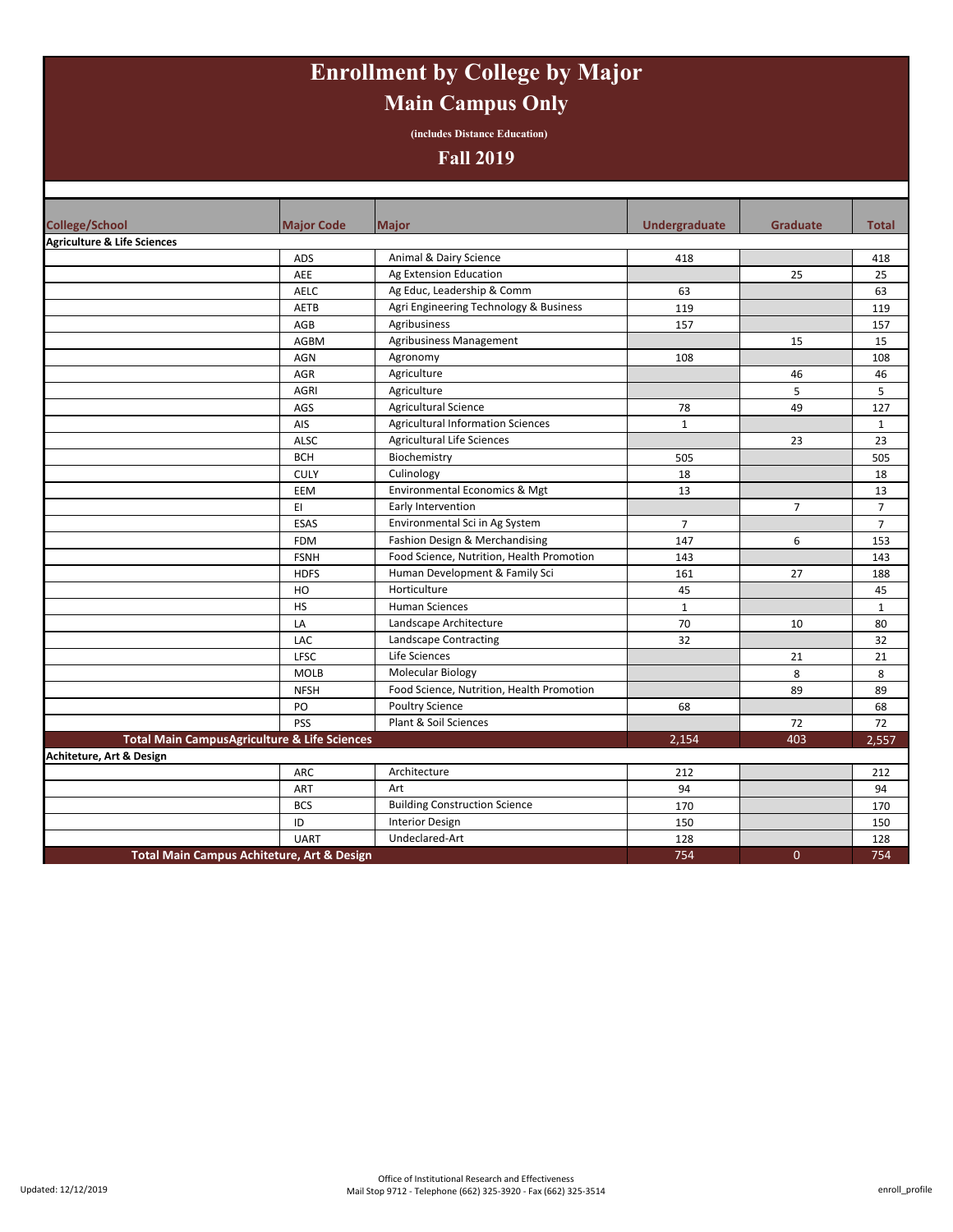| <b>Arts &amp; Sciences</b>                   |                                          |                                     |                |                |                |
|----------------------------------------------|------------------------------------------|-------------------------------------|----------------|----------------|----------------|
|                                              | AN                                       | Anthropology                        | 61             |                | 61             |
|                                              | <b>APAN</b>                              | Applied Anthropology                |                | 34             | 34             |
|                                              | APSY                                     | Applied Psychology                  |                | 44             | 44             |
|                                              | AT                                       | Applied Technology                  | $\overline{4}$ |                | $\overline{4}$ |
|                                              | <b>BIO</b>                               | <b>Biological Sciences</b>          | 994            | 51             | 1,045          |
|                                              | <b>BSIS</b>                              | <b>Interdisciplinary Studies</b>    | 272            |                | 272            |
|                                              | $\mathsf{CH}% \left( \mathcal{M}\right)$ | Chemistry                           | 94             | 80             | 174            |
|                                              | CO                                       | Communication                       | 576            |                | 576            |
|                                              | COG                                      | <b>Cognitive Sciences</b>           |                | $\overline{2}$ | $\overline{2}$ |
|                                              | CRIM                                     | Criminology                         | 232            |                | 232            |
|                                              | EASC                                     | Earth and Atmospheric Sciences      |                | 27             | 27             |
|                                              | <b>ECAS</b>                              | Economics-A&S                       | 21             |                | 21             |
|                                              | EN                                       | English                             | 120            | 25             | 145            |
|                                              | FL                                       | Foreign Language                    | 31             | 14             | 45             |
|                                              | <b>GBIO</b>                              | <b>General Biology</b>              |                | 28             | 28             |
|                                              | GG                                       | Geosciences                         | 439            | 233            | 672            |
|                                              | GLA                                      | General Liberal Arts                | 3              |                | 3              |
|                                              | GSC                                      | General Science                     | $\overline{3}$ |                | 3              |
|                                              | HI                                       | History                             | 75             | 48             | 123            |
|                                              | MA                                       | Mathematics                         | 90             | 9              | 99             |
|                                              | MASC                                     | <b>Mathematical Sciences</b>        |                | 23             | 23             |
|                                              | <b>MEDT</b>                              | <b>Medical Technology</b>           | 52             |                | 52             |
|                                              | MIC                                      | Microbiology                        | 83             |                | 83             |
|                                              | MU                                       | Music                               | 31             |                | 31             |
|                                              | PH                                       | Physics                             | 31             | 27             | 58             |
|                                              | PPA                                      | Public Policy & Administration      |                | 31             | 31             |
|                                              | PR                                       | Philosophy                          | 26             |                | 26             |
|                                              | PRIS                                     | Pre-Interdisciplinary Studies       | 151            |                | 151            |
|                                              | PS                                       | <b>Political Science</b>            | 209            | 5              | 214            |
|                                              | <b>PSPA</b>                              | Public Policy & Admin-PhD           |                | 27             | 27             |
|                                              | PSY                                      | Psychology                          | 608            |                | 608            |
|                                              | SO                                       | Sociology                           | 41             | 37             | 78             |
|                                              | ST                                       | <b>Statistics</b>                   |                | 9              | 9              |
|                                              | SW                                       | Social Work                         | 122            |                | 122            |
| <b>Total Main Campus Arts &amp; Sciences</b> |                                          |                                     | 4,369          | 754            | 5,123          |
| <b>Business</b>                              |                                          |                                     |                |                |                |
|                                              | ACC                                      | Accounting                          | 464            | 32             | 496            |
|                                              | BA                                       | <b>Business Administration</b>      | $\mathbf 0$    | 211            | 211            |
|                                              | <b>BIS</b>                               | <b>Business Information Systems</b> | 142            |                | 142            |
|                                              | <b>BUAD</b>                              | <b>Business Administration</b>      | 952            |                | 952            |
|                                              | ECO                                      | <b>Business Economics</b>           | 74             |                | 74             |
|                                              | <b>FINA</b>                              | Finance                             | 378            |                | 378            |
|                                              | GAEC                                     | <b>Applied Economics</b>            |                | $\overline{2}$ | $\overline{2}$ |
|                                              | <b>INFS</b>                              | <b>Information Systems</b>          |                | $\overline{7}$ | $\overline{7}$ |
|                                              | <b>MGT</b>                               | Management                          | 144            |                | 144            |
|                                              | <b>MKT</b>                               | Marketing                           | 656            |                | 656            |
|                                              | PM                                       | <b>Project Management</b>           |                | 31             | 31             |
|                                              | <b>TAX</b>                               | Taxation                            |                | 10             | 10             |
| <b>Total Main Campus Business</b>            |                                          |                                     | 2,810          | 293            | 3,103          |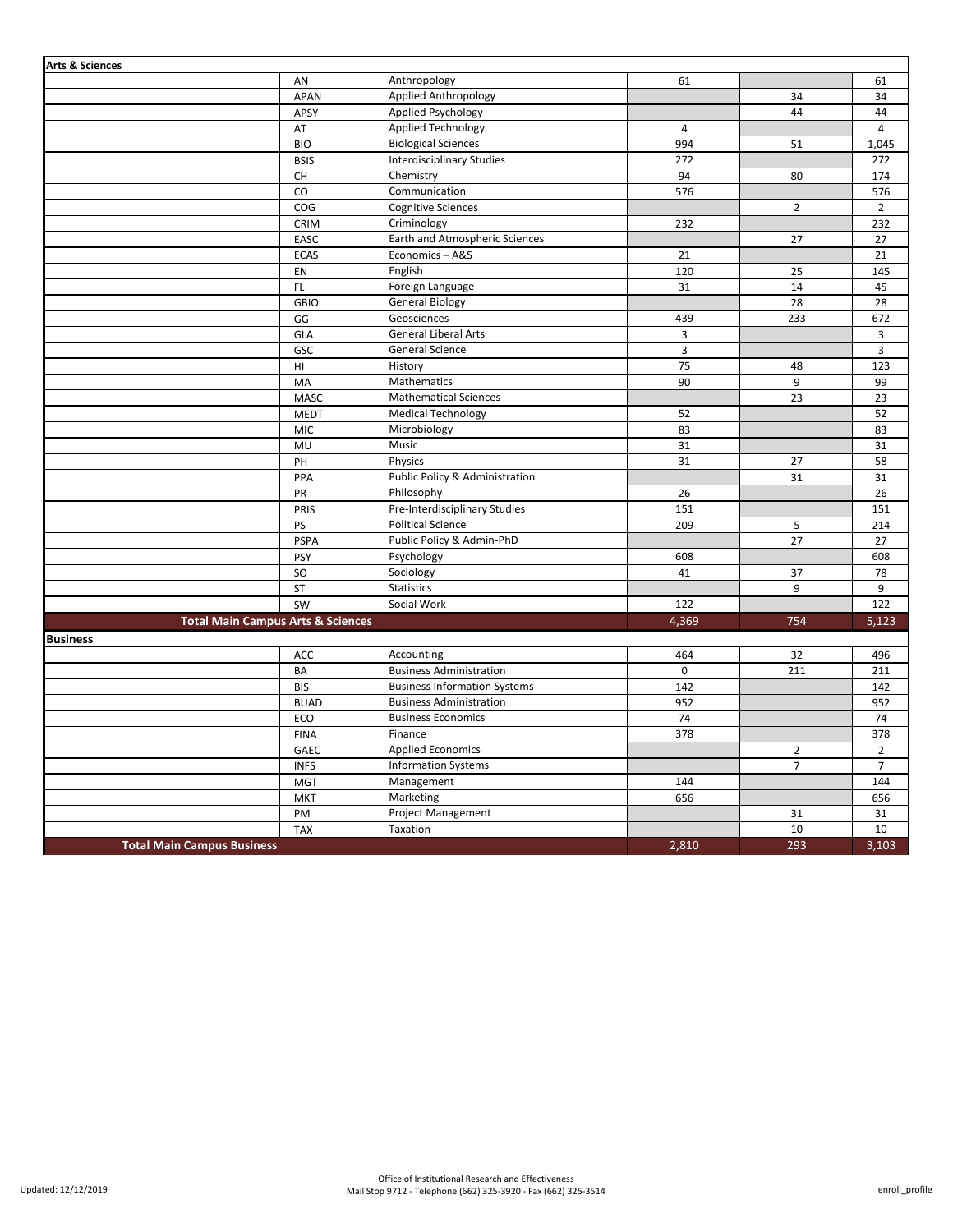| <b>Education</b>                     |             |                                        |             |                         |                |
|--------------------------------------|-------------|----------------------------------------|-------------|-------------------------|----------------|
|                                      | <b>CED</b>  | <b>Community College Education</b>     |             | 22                      | 22             |
|                                      | <b>CIED</b> | Curriculum & Instruction               |             | 23                      | 23             |
|                                      | COE         | <b>Counselor Education</b>             |             | 42                      | 42             |
|                                      | COED        | <b>Counselor Education</b>             |             | $\overline{\mathbf{4}}$ | $\overline{4}$ |
|                                      | <b>EDAD</b> | Elementary, Middle & Sec Educ Admin    |             | 14                      | 14             |
|                                      | <b>EDLD</b> | <b>Educational Leadership</b>          |             | 66                      | 66             |
|                                      | <b>EDUC</b> | Education                              |             | 34                      | 34             |
|                                      | ELED        | <b>Elementary Education</b>            | 581         | 3                       | 584            |
|                                      | EPY         | <b>Educational Psychology</b>          | 177         | 38                      | 215            |
|                                      | <b>EXAR</b> | Special Education Alternate Route      |             | 40                      | 40             |
|                                      | <b>EXED</b> | <b>Special Education</b>               | 93          | $\overline{3}$          | 96             |
|                                      | <b>INDT</b> | Industrial Technology                  | 207         |                         | 207            |
|                                      | <b>ISWD</b> | Instruct. Sys & Workforce Dev          |             | 31                      | 31             |
|                                      | IT.         | Instructional Technology               |             | 12                      | 12             |
|                                      | <b>ITS</b>  | <b>Information Tech Services</b>       | 99          |                         | 99             |
|                                      | KINE        | Kinesiology                            | 1,171       | 57                      | 1,228          |
|                                      | <b>MST</b>  | Technology                             |             | $\mathbf{1}$            | $\mathbf{1}$   |
|                                      | <b>MUED</b> | <b>Music Education</b>                 | 98          | 5                       | 103            |
|                                      | PHCE        | Counseling Mental Health Coun.         |             | 8                       | 8              |
|                                      | PHCL        | <b>Community College Leadership</b>    |             | 26                      | 26             |
|                                      | PHSE        | Counseling-Student Counseling          |             | 9                       | 9              |
|                                      | <b>SEED</b> | Secondary Education                    | 234         | 5                       | 239            |
|                                      |             |                                        |             |                         |                |
|                                      | <b>STAR</b> | Secondary Teacher Alt Route            |             | 63                      | 63             |
|                                      | WEL         | <b>Workforce Education Leadership</b>  |             | 53                      | 53             |
| <b>Total Main Campus Education</b>   |             |                                        | 2,660       | 559                     | 3,219          |
| <b>Engineering</b>                   |             |                                        |             |                         |                |
|                                      | ASE         | Aerospace Engineering                  | 422         | 29                      | 451            |
|                                      | BE          | <b>Biological Engineering</b>          | 166         | $\overline{2}$          | 168            |
|                                      | <b>BME</b>  | <b>Biomedical Engineering</b>          | 244         | 16                      | 260            |
|                                      | CE          | Civil Engineering                      | 499         | 51                      | 550            |
|                                      | CHE         | <b>Chemical Engineering</b>            | 412         | 5                       | 417            |
|                                      | <b>CME</b>  | <b>Computational Engineering</b>       |             | 24                      | 24             |
|                                      | CPE         | <b>Computer Engineering</b>            | 231         |                         | 231            |
|                                      | <b>CS</b>   | <b>Computer Science</b>                | 408         | 79                      | 487            |
|                                      | <b>CYSO</b> | <b>Cyber Security &amp; Operations</b> |             | 6                       | 6              |
|                                      | <b>ECPE</b> | Electrical & Computer Engineering      |             | 110                     | 110            |
|                                      | EE          | <b>Electrical Engineering</b>          | 337         |                         | 337            |
|                                      | <b>ENGR</b> | Engineering                            |             | 205                     | 205            |
|                                      | IE          | Industrial Engineering                 | 215         | 35                      | 250            |
|                                      | <b>ISE</b>  | Industrial and Systems Engineering     |             | 68                      | 68             |
|                                      | <b>ME</b>   | <b>Mechanical Engineering</b>          | 912         | 51                      | 963            |
|                                      | PTE         | Petroleum Engineering                  | 81          |                         | 81             |
|                                      | <b>SE</b>   | Software Engineering                   | 159         |                         | 159            |
| <b>Total Main Campus Engineering</b> | <b>UENG</b> | <b>Engineering Undeclared</b>          | 30<br>4,116 | 681                     | 30<br>4,797    |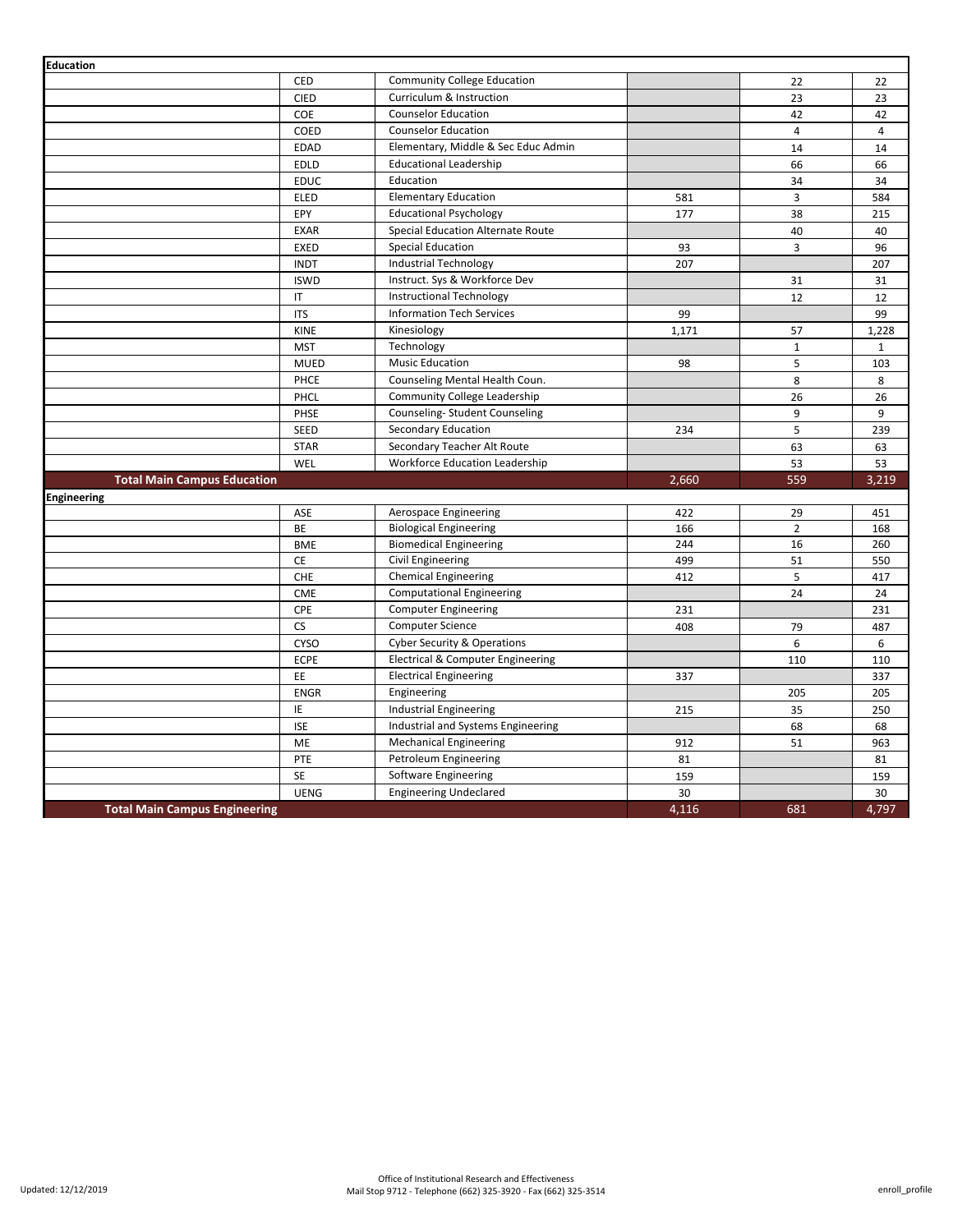| <b>Forest Resources</b>                      |             |                                      |            |                |        |
|----------------------------------------------|-------------|--------------------------------------|------------|----------------|--------|
|                                              | FO          | Forestry                             | 172        | 26             | 198    |
|                                              | <b>FOR</b>  | <b>Forest Resources</b>              |            | 43             | 43     |
|                                              | <b>NREC</b> | Nat Res & Envir Conservation         | 11         |                | 11     |
|                                              | <b>SBP</b>  | Sustainable Bioproducts              | 8          |                | 8      |
|                                              | <b>SBPG</b> | Sustainable Bioproducts - Graduate   |            | $\overline{7}$ | 7      |
|                                              | <b>WFA</b>  | Wildlife, Fisheries and Aqua<br>311  |            | 41             | 352    |
| <b>Total Main Campus Forest Resources</b>    |             |                                      | 502<br>117 |                | 619    |
| <b>Veterinary Medicine</b>                   |             |                                      |            |                |        |
|                                              | *CVM        | <b>Veterinary Medicine</b>           |            | 373            | 373    |
|                                              | <b>ENVT</b> | <b>Environmental Toxicology</b>      |            | 4              | 4      |
|                                              | <b>VMS</b>  | Veterinary Medical Science           |            | 48             | 48     |
|                                              | <b>VMT</b>  | <b>Veterinary Medical Technology</b> | 64         |                | 64     |
| <b>Total Main Campus Veterinary Medicine</b> |             |                                      | 64         | 425            | 489    |
| Other                                        |             |                                      |            |                |        |
|                                              | <b>ATS</b>  | <b>Academic Talented</b>             | 33         |                | 33     |
|                                              | <b>SND</b>  | Special Non-Degree                   | 21         |                | 21     |
|                                              | <b>UNC</b>  | Unclassified - Graduate              |            | 71             | 71     |
|                                              | <b>UND</b>  | Undeclared - Undergraduates          | 774        |                | 774    |
|                                              | <b>USTU</b> | <b>University Studies</b>            | 41         |                | 41     |
| <b>Total Main Campus Other</b>               |             |                                      | 869        | 71             | 940    |
| <b>Total Main Campus</b>                     |             |                                      | 18,298     | 3,303          | 21,601 |

\*Professional students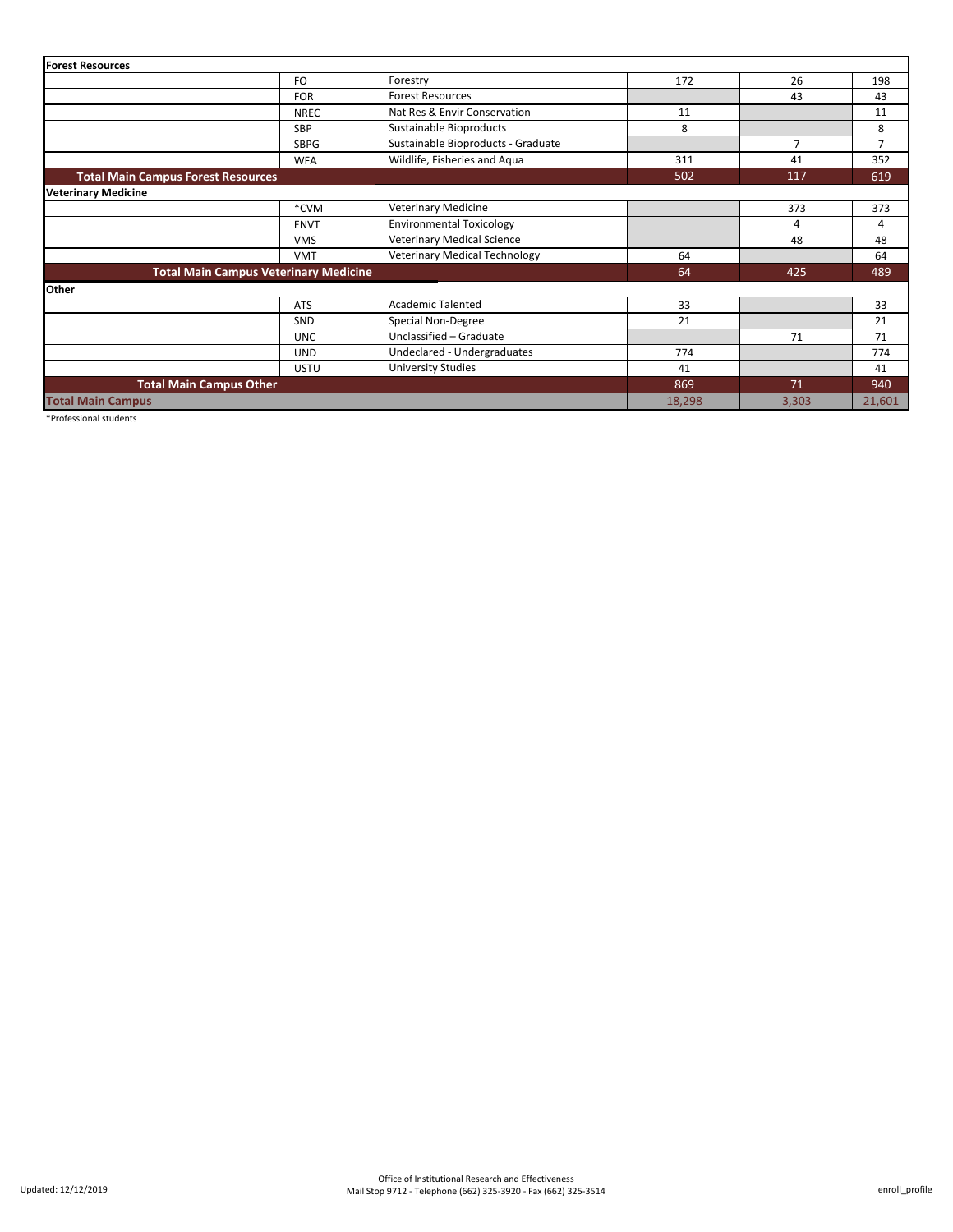## **Test Score Female Male Black \*Other White In-state Out-of-State Outside the U.S.** 14 0 2 2 0 0 2 0 0 2 15 8 2 9 0 1 9 1 1 0 16 15 14 22 2 5 23 5 1 17 | 30 | 26 | 38 | 1 | 17 | 44 | 10 | 2 18 | 47 | 40 | 52 | 11 | 24 | 69 | 18 | 0 19 68 61 63 15 51 97 32 0 20 95 66 66 20 75 110 48 3 21 125 93 54 23 141 149 69 0 22 118 103 51 21 149 130 90 1 23 139 105 46 29 169 144 97 3 24 150 106 48 24 184 139 117 0 25 | 136 | 104 | 24 | 13 | 203 | 124 | 113 | 3 26 | 138 | 81 | 24 | 22 | 173 | 115 | 103 | 1 27 102 104 16 12 178 83 123 0 28 114 101 23 17 175 110 104 1 29 107 98 9 25 171 111 94 0 30 113 118 13 | 8 | 210 | 123 | 106 | 2 31 104 128 14 20 198 150 82 0 32 66 89 5 13 137 93 62 0 33 68 86 3 15 136 70 81 3 34 58 82 1 11 128 74 66 0 35 24 46 2 4 64 38 32 0 36 | 2 | 18 | 0 | 1 | 19 | 13 | 7 | 0 **Total** 1,827 1,673 585 307 2,608 2,020 1,460 20 **Average ACT Score 25.18 26.16 21.58 25.93 26.72 25.2 26.29 22.41 Composite ACT Score First-time Freshmen (includes Distance Education) Fall 2019**

\* Other includes American Indian, Asian, Hispanic, Multiracial and Native Hawaiian

Total numer of First-time Entering Freshmen - Fall 2019=3,500

Overall ACT Composite Score for First-time Entering Freshmen=26.1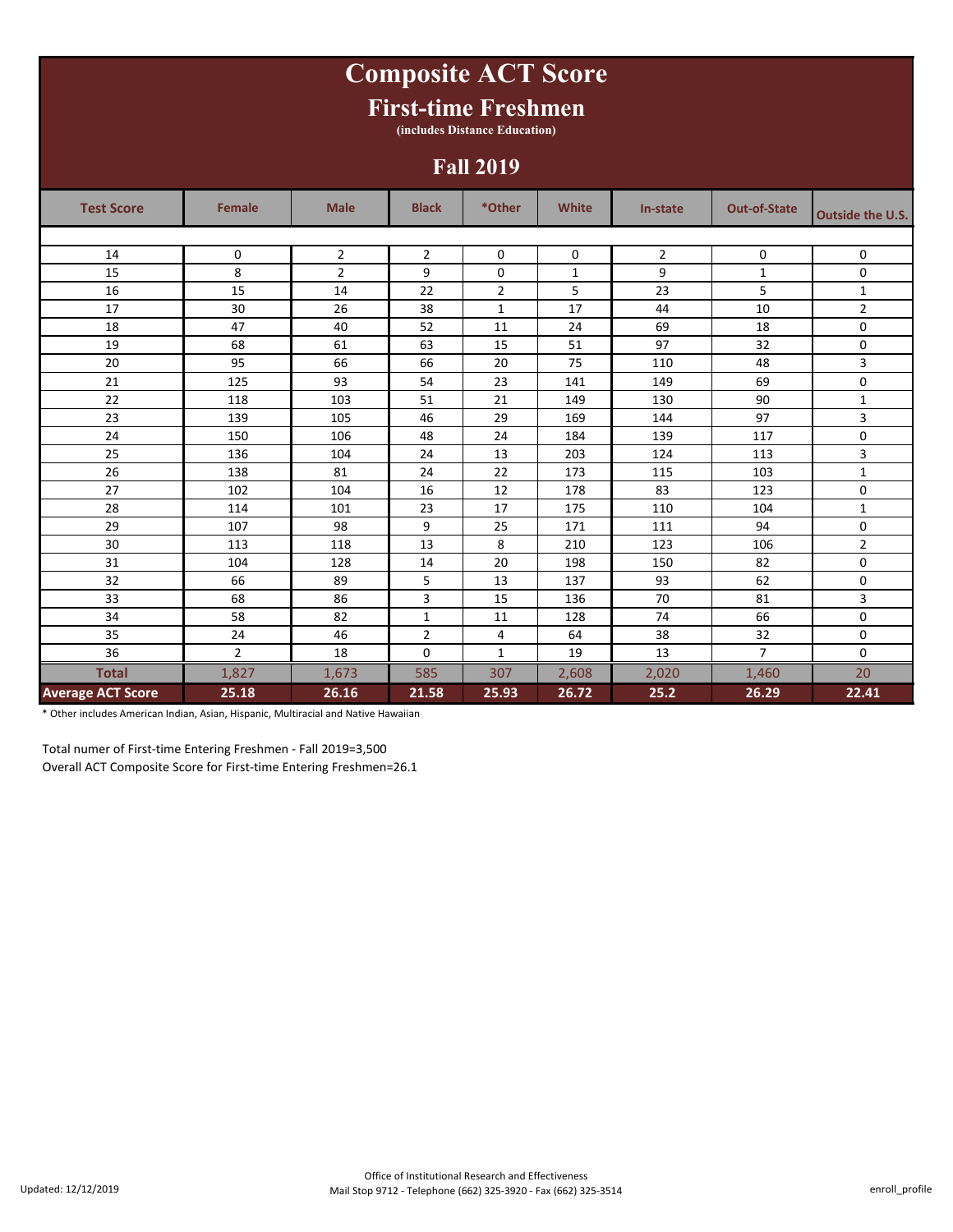# **Composite ACT Score**

## **First-time Freshmen**

**(includes Distance Education)**

**Fall 2019**

| <b>Test Score</b>        | <b>Agriculture &amp; Life</b><br><b>Sciences</b> | Architecture, Art &<br><b>Design</b> | <b>Arts &amp; Sciences</b> | <b>Business</b> | <b>Education</b> | <b>Engineering</b> | <b>Forest</b><br><b>Resources</b> | *Other         |
|--------------------------|--------------------------------------------------|--------------------------------------|----------------------------|-----------------|------------------|--------------------|-----------------------------------|----------------|
|                          |                                                  |                                      |                            |                 |                  |                    |                                   |                |
| 14                       | $\mathbf 0$                                      | $\mathbf 0$                          | $\mathbf 0$                | 1               | $\mathbf 0$      | $\mathbf 0$        | $\mathbf 0$                       | $\mathbf{1}$   |
| 15                       | 1                                                | $\pmb{0}$                            | 3                          | 0               | 3                | 0                  | $\mathbf 0$                       | 3              |
| 16                       | 3                                                | $\overline{2}$                       | 6                          | 3               | 3                | $\mathbf 0$        | $\mathbf{1}$                      | 11             |
| 17                       | 6                                                | $\overline{2}$                       | 16                         | 11              | $\overline{7}$   | 1                  | $\mathbf 0$                       | 13             |
| 18                       | 13                                               | $\overline{2}$                       | 15                         | $\overline{7}$  | 21               | 1                  | 1                                 | 27             |
| 19                       | 14                                               | 5                                    | 29                         | 22              | 18               | 4                  | 4                                 | 33             |
| 20                       | 23                                               | 5                                    | 36                         | 22              | 27               | 14                 | $\overline{2}$                    | 32             |
| 21                       | 24                                               | 6                                    | 42                         | 35              | 40               | 29                 | $\overline{7}$                    | 35             |
| 22                       | 37                                               | 11                                   | 45                         | 33              | 32               | 38                 | 8                                 | 17             |
| 23                       | 35                                               | 10                                   | 61                         | 35              | 28               | 45                 | 11                                | 19             |
| 24                       | 41                                               | 8                                    | 67                         | 42              | 24               | 46                 | 9                                 | 19             |
| 25                       | 25                                               | 13                                   | 50                         | 38              | 25               | 56                 | $\overline{7}$                    | 26             |
| 26                       | 26                                               | 17                                   | 52                         | 31              | 25               | 42                 | 5                                 | 21             |
| 27                       | 19                                               | 8                                    | 39                         | 39              | 19               | 57                 | 4                                 | 21             |
| 28                       | 30                                               | 10                                   | 53                         | 24              | 20               | 61                 | $\overline{2}$                    | 15             |
| 29                       | 30                                               | 3                                    | 41                         | 27              | 20               | 66                 | 3                                 | 15             |
| 30                       | 38                                               | 14                                   | 43                         | 19              | 12               | 89                 | 5                                 | 11             |
| 31                       | 40                                               | 9                                    | 42                         | 20              | 20               | 90                 | 5                                 | 6              |
| 32                       | 19                                               | $\overline{7}$                       | 31                         | 8               | 14               | 69                 | 5                                 | $\overline{2}$ |
| 33                       | 27                                               | 5                                    | 22                         | 10              | 6                | 76                 | 3                                 | 5              |
| 34                       | 19                                               | 3                                    | 23                         | 10              | 3                | 75                 | 3                                 | 4              |
| 35                       | 8                                                | 1                                    | 8                          | 3               | $\mathbf{1}$     | 49                 | $\mathbf 0$                       | $\mathbf 0$    |
| 36                       | 3                                                | $\mathbf 0$                          | $\overline{4}$             | $\mathbf 0$     | $\mathbf 0$      | 13                 | $\mathbf 0$                       | $\mathbf 0$    |
| <b>Total</b>             | 481                                              | 141                                  | 728                        | 440             | 368              | 921                | 85                                | 336            |
| <b>Average ACT Score</b> | 26.3                                             | 26.0                                 | 25.7                       | 25.0            | 24.3             | 28.8               | 25.5                              | 23.0           |

\* Other includes Academic Affairs and Special Non-Degree

Total numer of First-time Entering Freshmen - Fall 2019=3,500

Overall ACT Composite Score for First-time Entering Freshmen=26.1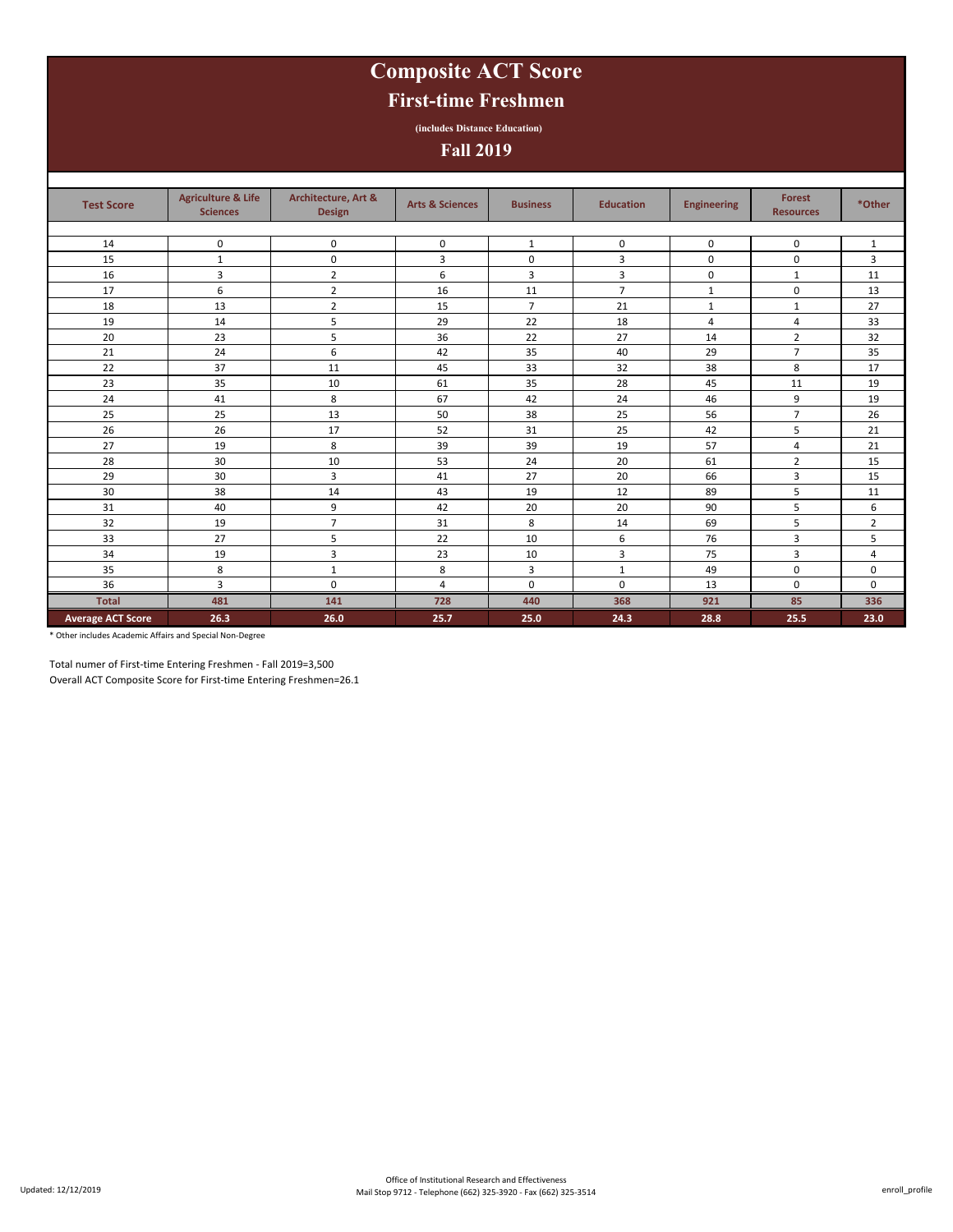# **Fall 2019 Mississippi State University Student Enrollment Profile**

**Meridian**

*Office of Institutional Research and Effectiveness*

| <b>SUMMARY</b>                                                            |                       |                  | <b>ENROLLMENT CHARACTERISTICS</b> |                       |                  |                |
|---------------------------------------------------------------------------|-----------------------|------------------|-----------------------------------|-----------------------|------------------|----------------|
| Total (based on duplicated) student enrollment for Meridian is 654.       |                       |                  |                                   |                       |                  |                |
|                                                                           |                       |                  |                                   | <b>Undergraduates</b> | <b>Graduates</b> | <b>Total</b>   |
| <b>CURRENT REGISTRATION</b>                                               |                       |                  | Class                             |                       |                  |                |
| <b>Undergraduates</b>                                                     |                       |                  | Freshmen                          | 11                    |                  | 11             |
| First-time Freshmen                                                       |                       | $\overline{4}$   | Sophomore                         | 27                    |                  | 27             |
| Returning                                                                 |                       | 345              | Junior                            | 171                   |                  | 171            |
| Readmitted                                                                |                       | 29               | Senior                            | 311                   |                  | 311            |
| <b>New Transfers</b>                                                      |                       | 139              | Master                            |                       | 118              | 118            |
| Non-Formula Student 21 and Over                                           |                       | $\mathbf{1}$     | <b>Educational Specialist</b>     |                       | 15               | 15             |
| Complete to Compete                                                       |                       | $\overline{2}$   | Doctoral                          |                       | $\mathbf{1}$     | $\mathbf{1}$   |
| <b>Meridian Undergraduates</b>                                            |                       | 520              | <b>Total Enrollment</b>           | 520                   | 134              | 654            |
|                                                                           |                       |                  |                                   |                       |                  |                |
| <b>Graduate Students</b>                                                  |                       |                  | Gender                            |                       |                  |                |
| New Graduate                                                              |                       | 23               | Female                            | 349                   | 97               | 446            |
| Returning                                                                 |                       | 111              | Male                              | 171                   | 37               | 208            |
| <b>Meridian Graduates</b>                                                 |                       | 134              | <b>Total Enrollment</b>           | 520                   | 134              | 654            |
| <b>Total Meridian Enrollment</b>                                          |                       | 654              |                                   |                       |                  |                |
|                                                                           |                       |                  | Race                              |                       |                  |                |
| <b>By College</b>                                                         |                       |                  | Am Indian/Alaskan Native          | 13                    | 3                | 16             |
|                                                                           | <b>Undergraduates</b> | <b>Graduates</b> | Asian                             | $\overline{2}$        | $\mathbf 0$      | $\overline{2}$ |
| Agriculture & Life Sciences                                               | 9                     |                  | <b>Black or African American</b>  | 142                   | 55               | 197            |
| Architecture, Art & Design                                                | $\mathbf{1}$          |                  | Native Hawaiian/Pacific Isld      | $\mathbf{1}$          | 0                | $\mathbf{1}$   |
| Arts & Sciences                                                           | 174                   |                  | White                             | 331                   | 70               | 401            |
| <b>Business</b>                                                           | 145                   | 39               | Hispanic                          | 9                     | 3                | 12             |
| Education                                                                 | 156                   | 92               | Multiracial                       | 10                    | 3                | 13             |
| Engineering                                                               | 5                     |                  | Race Ethnic Unknown               | 12                    | 0                | 12             |
| <b>Forest Resources</b>                                                   | $\overline{7}$        |                  | <b>Total Enrollment</b>           | 520                   | 134              | 654            |
| *Other                                                                    | 23                    | 3                |                                   |                       |                  |                |
| <b>Totals</b>                                                             | 520                   | 134              | Age                               |                       |                  |                |
| <b>Total Meridian Enrollment</b>                                          | 654                   |                  | 18 and 19                         | 12                    | 0                | 12             |
| * Other includes Academic Affairs, Graduate School and Special Non-Degree |                       |                  | 20 and 21                         | 167                   | $\pmb{0}$        | 167            |
|                                                                           |                       |                  | 22 to 24                          | 136                   | 14               | 150            |
|                                                                           |                       |                  | 25 to 29                          | 81                    | 25               | 106            |
|                                                                           |                       |                  | 30 to 34                          | 32                    | 21               | 53             |
|                                                                           |                       |                  | 35 to 39                          | 36                    | 23               | 59             |
|                                                                           |                       |                  | 40 to 49                          | 39                    | 25               | 64             |

Updated: 12/12/2019

\*

**Residency**

Outside the U.S.

50 to 64 35 65 and Over 8 **Total Enrollment 654**

**520** 4 13

 $\ln$ -State  $\ln 602$   $\ln 30$   $\ln 602$ Out-of-State 49

 **Meridian Enrollment 654**

**134** 4 22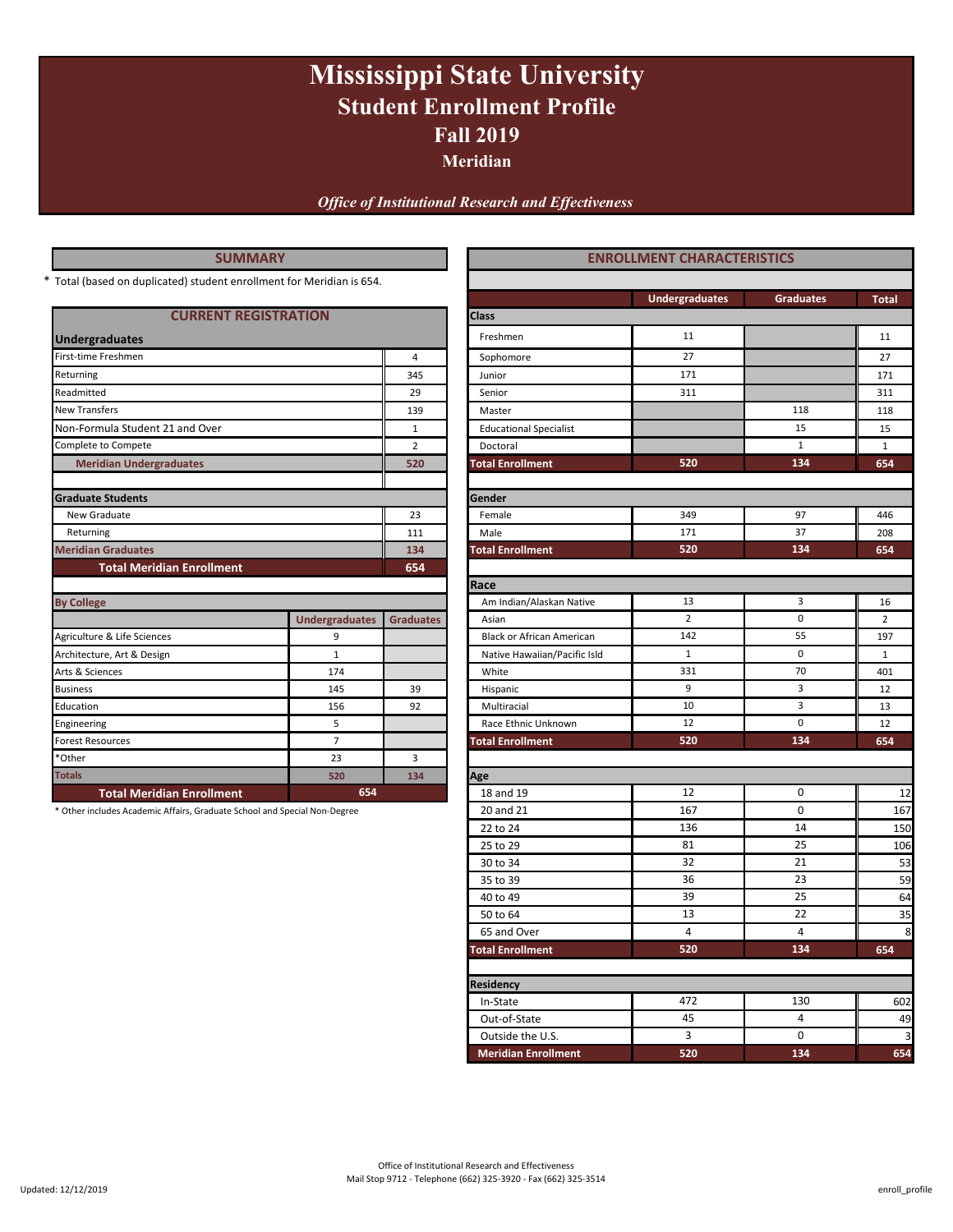# **Mississippi State University Student Enrollment Profile Fall 2019**

**Distance Education**

*Office of Institutional Research and Effectiveness*

|  |     |             | <b>SUIVIIVIART</b> |     |  |
|--|-----|-------------|--------------------|-----|--|
|  |     | $- \cdot$ . | $-1$               |     |  |
|  | . . |             |                    | . . |  |

### **CURRENT REGISTRATION Class**

| <b>Undergraduates</b>                      |                       |                  | Freshmen                         | 37             |                |
|--------------------------------------------|-----------------------|------------------|----------------------------------|----------------|----------------|
| First-time Freshmen                        |                       | $\overline{2}$   | Sophomore                        | 89             |                |
| Returning                                  |                       | 520              | Junior                           | 209            |                |
| Readmitted                                 |                       | 41               | Senior                           | 486            |                |
| <b>New Transfer</b>                        |                       | 218              | Master                           |                | 827            |
| Transient                                  |                       | $\mathbf{1}$     | Doctoral                         |                | 157            |
| Non-Formula Student 21 and Over            |                       | 14               | <b>Total Enrollment</b>          | 889            | 972            |
| Complete to Compete                        |                       | 25               |                                  |                |                |
| <b>Distance Education Undergraduates</b>   |                       | 889              | Gender                           |                |                |
|                                            |                       |                  | Female                           | 549            | 409            |
| <b>Graduate Students</b>                   |                       | Male             | 272                              | 575            |                |
| New Graduate                               |                       | 197              | <b>Total Enrollment</b>          | 889            | 972            |
| Returning                                  | 787                   |                  |                                  |                |                |
| <b>Distance Education Graduates</b>        |                       | 972              |                                  |                |                |
| <b>Total Distance Education Enrollment</b> |                       | 1,861            | Am Indian/Alaskan Native         | 3              | $\overline{2}$ |
|                                            |                       |                  | Asian                            | $\overline{2}$ | 27             |
| <b>By College</b>                          |                       |                  | <b>Black or African American</b> | 132            | 117            |
|                                            | <b>Undergraduates</b> | <b>Graduates</b> | Native Hawaiian/Pacific Isld     | $\mathbf{1}$   | $\overline{2}$ |
| Agriculture & Life Sciences                | $\Omega$              | 22               | White                            | 597            | 744            |
| Arts & Sciences                            | 533                   | 228              | Hispanic                         | 57             | 58             |
| <b>Business</b>                            | 24                    | 207              | Multiracial                      | 17             | 10             |
| Education                                  | 195                   | 227              | Race Ethnic Unknown              | 12             | 24             |
| Engineering                                | $\Omega$              | 257              | <b>Total Enrollment</b>          | 889            | 972            |
| <b>Forest Resources</b>                    | 0                     | 11               |                                  |                |                |
| *Other                                     | 69                    | 32               | Age                              |                |                |
| <b>Totals</b>                              | 889                   | 972              | Under 18                         | 1              | 0              |
| <b>Total Distance Education Enrollment</b> | 1,861                 |                  | 18 and 19                        | 5              | $\mathbf 0$    |

| <b>SUMMARY</b>                                                            |                       |                  |                                                                                                                                                                                                                                                                                                                                                                                                                                                                                                                                                                                                                                                                                                                                                                                                                                                                                                                                                                                                                                                                                                                                               |                       |                  |                |  |
|---------------------------------------------------------------------------|-----------------------|------------------|-----------------------------------------------------------------------------------------------------------------------------------------------------------------------------------------------------------------------------------------------------------------------------------------------------------------------------------------------------------------------------------------------------------------------------------------------------------------------------------------------------------------------------------------------------------------------------------------------------------------------------------------------------------------------------------------------------------------------------------------------------------------------------------------------------------------------------------------------------------------------------------------------------------------------------------------------------------------------------------------------------------------------------------------------------------------------------------------------------------------------------------------------|-----------------------|------------------|----------------|--|
| Total student enrollment for Distance Education is 1,861.                 |                       |                  |                                                                                                                                                                                                                                                                                                                                                                                                                                                                                                                                                                                                                                                                                                                                                                                                                                                                                                                                                                                                                                                                                                                                               |                       |                  |                |  |
|                                                                           |                       |                  |                                                                                                                                                                                                                                                                                                                                                                                                                                                                                                                                                                                                                                                                                                                                                                                                                                                                                                                                                                                                                                                                                                                                               | <b>Undergraduates</b> | <b>Graduates</b> | <b>Total</b>   |  |
| <b>CURRENT REGISTRATION</b>                                               |                       |                  | <b>Class</b>                                                                                                                                                                                                                                                                                                                                                                                                                                                                                                                                                                                                                                                                                                                                                                                                                                                                                                                                                                                                                                                                                                                                  |                       |                  |                |  |
| <b>Undergraduates</b>                                                     |                       |                  | Freshmen                                                                                                                                                                                                                                                                                                                                                                                                                                                                                                                                                                                                                                                                                                                                                                                                                                                                                                                                                                                                                                                                                                                                      | 37                    |                  | 41             |  |
| First-time Freshmen                                                       |                       |                  | <b>ENROLLMENT CHARACTERISTICS</b><br>89<br>$\overline{2}$<br>Sophomore<br>209<br>520<br>Junior<br>486<br>41<br>Senior<br>827<br>218<br>Master<br>$\mathbf{1}$<br>157<br>Doctoral<br>889<br>972<br>14<br><b>Total Enrollment</b><br>25<br>Gender<br>889<br>549<br>409<br>Female<br>272<br>575<br>Male<br>889<br><b>Total Enrollment</b><br>972<br>197<br>787<br>Race<br>972<br>1,861<br>3<br>$\overline{2}$<br>Am Indian/Alaskan Native<br>$\overline{2}$<br>27<br>Asian<br>132<br>117<br>Black or African American<br>$\overline{2}$<br>1<br>Native Hawaiian/Pacific Isld<br>597<br>744<br>22<br>White<br>58<br>228<br>57<br>Hispanic<br>17<br>10<br>207<br>Multiracial<br>12<br>24<br>227<br>Race Ethnic Unknown<br>889<br>257<br>972<br><b>Total Enrollment</b><br>11<br>32<br>Age<br>972<br>0<br>1<br>Under 18<br>5<br>$\mathbf 0$<br>18 and 19<br>5<br>58<br>20 and 21<br>130<br>130<br>22 to 24<br>218<br>306<br>25 to 29<br>141<br>168<br>30 to 34<br>106<br>145<br>35 to 39<br>40 to 49<br>113<br>152<br>46<br>74<br>50 to 64<br>3<br>4<br>65 and Over<br>889<br>972<br><b>Total Enrollment</b><br>Residency<br>483<br>390<br>In-State | 69                    |                  |                |  |
| Returning                                                                 |                       |                  |                                                                                                                                                                                                                                                                                                                                                                                                                                                                                                                                                                                                                                                                                                                                                                                                                                                                                                                                                                                                                                                                                                                                               |                       | 572              | 258            |  |
| Readmitted                                                                |                       |                  |                                                                                                                                                                                                                                                                                                                                                                                                                                                                                                                                                                                                                                                                                                                                                                                                                                                                                                                                                                                                                                                                                                                                               |                       |                  | 521            |  |
| New Transfer                                                              |                       |                  |                                                                                                                                                                                                                                                                                                                                                                                                                                                                                                                                                                                                                                                                                                                                                                                                                                                                                                                                                                                                                                                                                                                                               |                       |                  | 823            |  |
| Transient                                                                 |                       |                  |                                                                                                                                                                                                                                                                                                                                                                                                                                                                                                                                                                                                                                                                                                                                                                                                                                                                                                                                                                                                                                                                                                                                               |                       |                  | 149            |  |
| Non-Formula Student 21 and Over                                           |                       |                  |                                                                                                                                                                                                                                                                                                                                                                                                                                                                                                                                                                                                                                                                                                                                                                                                                                                                                                                                                                                                                                                                                                                                               |                       | 1,861            |                |  |
| Complete to Compete                                                       |                       |                  |                                                                                                                                                                                                                                                                                                                                                                                                                                                                                                                                                                                                                                                                                                                                                                                                                                                                                                                                                                                                                                                                                                                                               |                       |                  |                |  |
| <b>Distance Education Undergraduates</b>                                  |                       |                  |                                                                                                                                                                                                                                                                                                                                                                                                                                                                                                                                                                                                                                                                                                                                                                                                                                                                                                                                                                                                                                                                                                                                               |                       |                  |                |  |
|                                                                           |                       |                  |                                                                                                                                                                                                                                                                                                                                                                                                                                                                                                                                                                                                                                                                                                                                                                                                                                                                                                                                                                                                                                                                                                                                               |                       |                  | 977            |  |
| <b>Graduate Students</b>                                                  |                       |                  |                                                                                                                                                                                                                                                                                                                                                                                                                                                                                                                                                                                                                                                                                                                                                                                                                                                                                                                                                                                                                                                                                                                                               |                       |                  | 884            |  |
| New Graduate                                                              |                       |                  |                                                                                                                                                                                                                                                                                                                                                                                                                                                                                                                                                                                                                                                                                                                                                                                                                                                                                                                                                                                                                                                                                                                                               |                       | 1,861            |                |  |
| Returning                                                                 |                       |                  |                                                                                                                                                                                                                                                                                                                                                                                                                                                                                                                                                                                                                                                                                                                                                                                                                                                                                                                                                                                                                                                                                                                                               |                       |                  |                |  |
| <b>Distance Education Graduates</b>                                       |                       |                  |                                                                                                                                                                                                                                                                                                                                                                                                                                                                                                                                                                                                                                                                                                                                                                                                                                                                                                                                                                                                                                                                                                                                               |                       |                  |                |  |
| <b>Total Distance Education Enrollment</b>                                |                       |                  |                                                                                                                                                                                                                                                                                                                                                                                                                                                                                                                                                                                                                                                                                                                                                                                                                                                                                                                                                                                                                                                                                                                                               | 9                     |                  |                |  |
|                                                                           |                       |                  |                                                                                                                                                                                                                                                                                                                                                                                                                                                                                                                                                                                                                                                                                                                                                                                                                                                                                                                                                                                                                                                                                                                                               |                       |                  | 32             |  |
| <b>By College</b>                                                         |                       |                  |                                                                                                                                                                                                                                                                                                                                                                                                                                                                                                                                                                                                                                                                                                                                                                                                                                                                                                                                                                                                                                                                                                                                               |                       |                  | 255            |  |
|                                                                           | <b>Undergraduates</b> | <b>Graduates</b> |                                                                                                                                                                                                                                                                                                                                                                                                                                                                                                                                                                                                                                                                                                                                                                                                                                                                                                                                                                                                                                                                                                                                               |                       |                  | $\overline{2}$ |  |
| Agriculture & Life Sciences                                               | 0                     |                  |                                                                                                                                                                                                                                                                                                                                                                                                                                                                                                                                                                                                                                                                                                                                                                                                                                                                                                                                                                                                                                                                                                                                               |                       |                  | 1,384          |  |
| Arts & Sciences                                                           | 533                   |                  |                                                                                                                                                                                                                                                                                                                                                                                                                                                                                                                                                                                                                                                                                                                                                                                                                                                                                                                                                                                                                                                                                                                                               |                       |                  | 111            |  |
| <b>Business</b>                                                           | 24                    |                  |                                                                                                                                                                                                                                                                                                                                                                                                                                                                                                                                                                                                                                                                                                                                                                                                                                                                                                                                                                                                                                                                                                                                               |                       |                  | 37             |  |
| Education                                                                 | 195                   |                  |                                                                                                                                                                                                                                                                                                                                                                                                                                                                                                                                                                                                                                                                                                                                                                                                                                                                                                                                                                                                                                                                                                                                               |                       |                  | 31             |  |
| Engineering                                                               | $\mathbf 0$           |                  |                                                                                                                                                                                                                                                                                                                                                                                                                                                                                                                                                                                                                                                                                                                                                                                                                                                                                                                                                                                                                                                                                                                                               |                       |                  | 1,861          |  |
| <b>Forest Resources</b>                                                   | $\mathbf 0$           |                  |                                                                                                                                                                                                                                                                                                                                                                                                                                                                                                                                                                                                                                                                                                                                                                                                                                                                                                                                                                                                                                                                                                                                               |                       |                  |                |  |
| *Other                                                                    | 69                    |                  |                                                                                                                                                                                                                                                                                                                                                                                                                                                                                                                                                                                                                                                                                                                                                                                                                                                                                                                                                                                                                                                                                                                                               |                       |                  |                |  |
| <b>Totals</b>                                                             | 889                   |                  |                                                                                                                                                                                                                                                                                                                                                                                                                                                                                                                                                                                                                                                                                                                                                                                                                                                                                                                                                                                                                                                                                                                                               |                       |                  | $\mathbf 0$    |  |
| <b>Total Distance Education Enrollment</b>                                | 1,861                 |                  |                                                                                                                                                                                                                                                                                                                                                                                                                                                                                                                                                                                                                                                                                                                                                                                                                                                                                                                                                                                                                                                                                                                                               |                       |                  | 10             |  |
| * Other includes Academic Affairs, Graduate School and Special Non-Degree |                       |                  |                                                                                                                                                                                                                                                                                                                                                                                                                                                                                                                                                                                                                                                                                                                                                                                                                                                                                                                                                                                                                                                                                                                                               |                       |                  | 57             |  |
|                                                                           |                       |                  |                                                                                                                                                                                                                                                                                                                                                                                                                                                                                                                                                                                                                                                                                                                                                                                                                                                                                                                                                                                                                                                                                                                                               |                       |                  | 279            |  |
|                                                                           |                       |                  |                                                                                                                                                                                                                                                                                                                                                                                                                                                                                                                                                                                                                                                                                                                                                                                                                                                                                                                                                                                                                                                                                                                                               |                       |                  | 533            |  |
|                                                                           |                       |                  |                                                                                                                                                                                                                                                                                                                                                                                                                                                                                                                                                                                                                                                                                                                                                                                                                                                                                                                                                                                                                                                                                                                                               |                       |                  | 334            |  |
|                                                                           |                       |                  |                                                                                                                                                                                                                                                                                                                                                                                                                                                                                                                                                                                                                                                                                                                                                                                                                                                                                                                                                                                                                                                                                                                                               |                       |                  | 260            |  |
|                                                                           |                       |                  |                                                                                                                                                                                                                                                                                                                                                                                                                                                                                                                                                                                                                                                                                                                                                                                                                                                                                                                                                                                                                                                                                                                                               |                       |                  | 258            |  |
|                                                                           |                       |                  |                                                                                                                                                                                                                                                                                                                                                                                                                                                                                                                                                                                                                                                                                                                                                                                                                                                                                                                                                                                                                                                                                                                                               |                       |                  | 121            |  |
|                                                                           |                       |                  |                                                                                                                                                                                                                                                                                                                                                                                                                                                                                                                                                                                                                                                                                                                                                                                                                                                                                                                                                                                                                                                                                                                                               |                       |                  | 9              |  |
|                                                                           |                       |                  |                                                                                                                                                                                                                                                                                                                                                                                                                                                                                                                                                                                                                                                                                                                                                                                                                                                                                                                                                                                                                                                                                                                                               |                       |                  | 1,861          |  |
|                                                                           |                       |                  |                                                                                                                                                                                                                                                                                                                                                                                                                                                                                                                                                                                                                                                                                                                                                                                                                                                                                                                                                                                                                                                                                                                                               |                       |                  |                |  |
|                                                                           |                       |                  |                                                                                                                                                                                                                                                                                                                                                                                                                                                                                                                                                                                                                                                                                                                                                                                                                                                                                                                                                                                                                                                                                                                                               |                       |                  | 931            |  |
|                                                                           |                       |                  | Out-of-State                                                                                                                                                                                                                                                                                                                                                                                                                                                                                                                                                                                                                                                                                                                                                                                                                                                                                                                                                                                                                                                                                                                                  | 333                   |                  | 911            |  |
|                                                                           |                       |                  | Outside the U.S.                                                                                                                                                                                                                                                                                                                                                                                                                                                                                                                                                                                                                                                                                                                                                                                                                                                                                                                                                                                                                                                                                                                              | 5                     | 22               | 19             |  |
|                                                                           |                       |                  | <b>Total Enrollment</b>                                                                                                                                                                                                                                                                                                                                                                                                                                                                                                                                                                                                                                                                                                                                                                                                                                                                                                                                                                                                                                                                                                                       | 889                   | 972              | 1,861          |  |